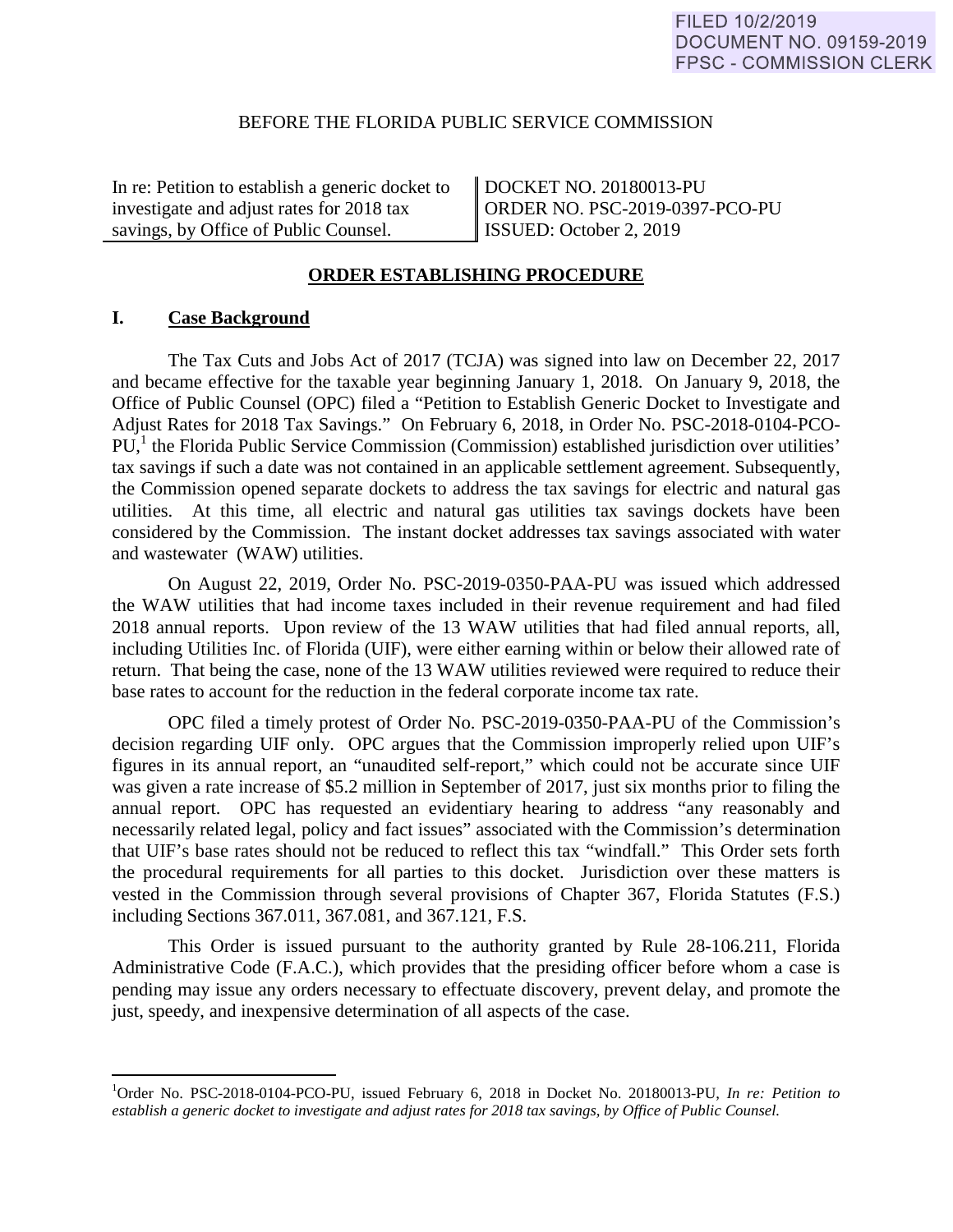### **II. General Filing Procedures**

 Filings pertaining to this docket must comply with Rule 28-106.104, F.A.C. Filing may be accomplished electronically as provided in the Commission's Statement of Agency Organization and Operation and the E-Filing Requirements link, posted on our website, www.floridapsc.com. If filing via mail, hand delivery, or courier service, the filing should be addressed to:

 Office of Commission Clerk Florida Public Service Commission 2540 Shumard Oak Boulevard Tallahassee, Florida 32399-0850

 The Commission strongly encourages electronic filing, which is available from the Commission's Home Page under the Clerk's Office menu and Electronic Filing web form. The filing party is responsible for ensuring that no information protected by privacy or confidentiality laws is contained in any electronic document. To the extent possible, when making an electronic filing, an electronic copy of all filings shall also be provided to parties and Commission staff in Microsoft Word format and all schedules shall be provided in Microsoft Excel format with formulas intact and unlocked.

#### **III. Tentative List of Issues**

 A list of the issues identified thus far in this proceeding is attached hereto as Appendix A. The scope of this proceeding will be based upon these issues as well as other issues raised by the parties up to and during the Prehearing Conference, unless modified by the Commission.

### **IV. Prefiled Testimony and Exhibits**

 Each party shall file all testimony and exhibits that it intends to sponsor, pursuant to the schedule set forth in Section IX of this Order. Testimony and exhibits may be filed electronically. If filing paper copies, an original and 15 copies of all testimony and exhibits shall be filed with the Office of Commission Clerk by 5:00 p.m. on the date due. A copy of all prefiled testimony and exhibits shall be served electronically or by regular mail, overnight mail, or hand delivery to all other parties and staff no later than the date filed with the Commission. Failure of a party to timely prefile exhibits and testimony from any witness in accordance with the foregoing requirements may bar admission of such exhibits and testimony.

The dimensions of each page of testimony shall be  $8\frac{1}{2} \times 11$  inches. Each page shall be consecutively numbered and double spaced, with 25 numbered lines per page and left margins of at least 1.25 inches. If filing paper copies of the testimony, all pages shall be filed on white, unglossed, three-holed paper and shall be unbound and without tabs.

Each exhibit sponsored by a witness in support of his or her prefiled testimony shall be: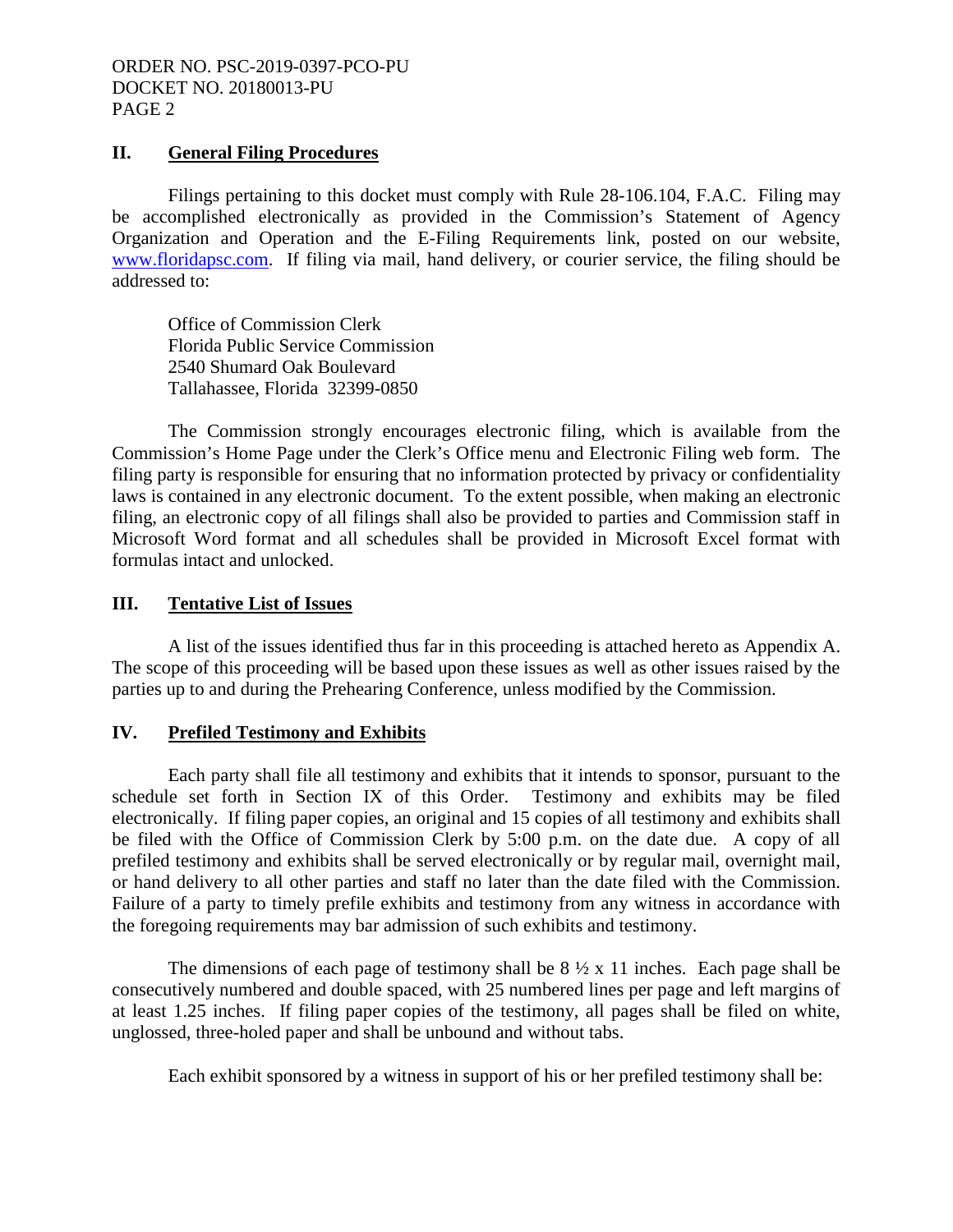- (1) Attached to that witness' testimony when filed;
- (2) If filing paper copies, on three-holed paper, unbound, and without tabs;
- (3) Sequentially numbered beginning with 1 (any exhibits attached to subsequently filed testimony of the same witness shall continue the sequential numbering system);
- (4) Identified in the upper right-hand corner of each page by the docket number, a brief title, and the witness' initials followed by the exhibit's number; and
- (5) Paginated by showing in the upper right-hand corner of each page the page number followed by the total number of pages in the exhibit.

 An example of the information to appear in the upper right-hand corner of the exhibit is as follows:

> Docket No. 20012345-EI Foreign Coal Shipments to Port of Tampa Exhibit BLW-1, Page 1 of 2

 After an opportunity for opposing parties to object to introduction of the exhibits and to cross-examine the witness sponsoring them, exhibits may be offered into evidence at the hearing.

# **V. Discovery Procedures**

# A. General Requirements

 Discovery shall be conducted in accordance with the provisions of Chapter 120, Florida Statutes (F.S.), and the relevant provisions of Chapter 367, F.S., Rules 25-22, 25-40, and 28-106, F.A.C., and the Florida Rules of Civil Procedure (as applicable), as modified herein or as may be subsequently modified by the Prehearing Officer.

Unless subsequently modified by the Prehearing Officer, the following shall apply:

- (1) Discovery shall be completed by February 11, 2020.
- (2) Discovery requests and responses shall be served by e-mail, hand delivery, or overnight mail, and electronic service is encouraged. Discovery served via e-mail shall be limited to 5 MB per attachment, shall indicate how many e-mails are being sent related to the discovery (such as 1 of 6 e-mails), and shall be numbered sequentially. Documents provided in response to a document request may be provided via a CD, DVD, or flash drive if not served electronically.
- (3) Each electronic discovery response shall be given a separate electronic file name that is no longer than 60 characters.
- (4) Sets of interrogatories, requests for admissions, requests for production of documents, or other forms of discovery shall be numbered sequentially in order to facilitate identification.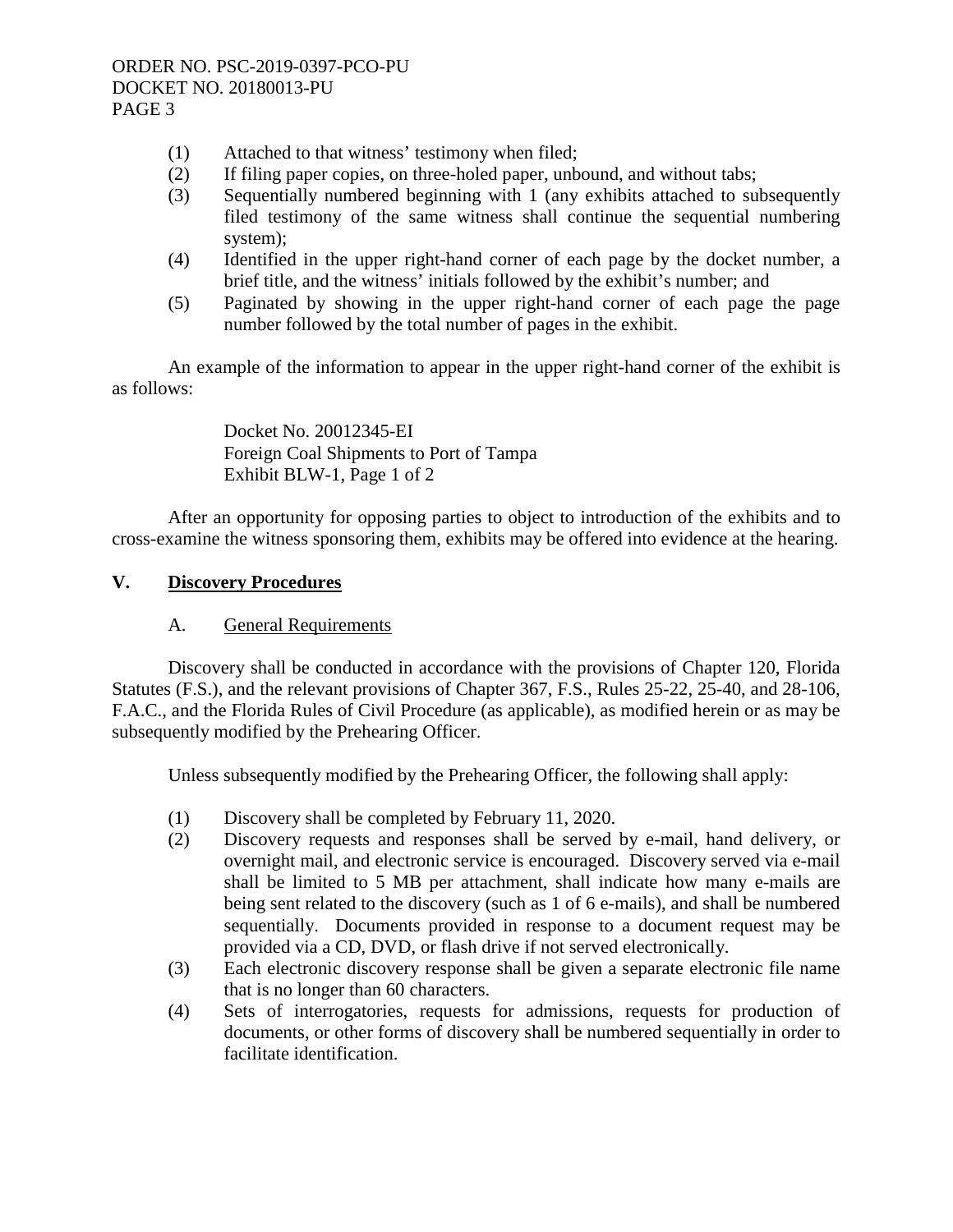- (5) Within each set, discovery requests shall be numbered sequentially, and any discovery requests in subsequent sets shall continue the sequential numbering system.
- (6) Discovery responses shall be served within 30 days (inclusive of mailing) of receipt of the discovery request. For discovery requests made prior to the filing of the utility's rebuttal testimony, discovery responses shall be served within 30 days (inclusive of mailing) of receipt of the discovery request. For discovery requests related to matters addressed in the utility's rebuttal testimony, discovery responses shall be served within 10 days of receipt of the discovery request.
- (7) Each page of every document produced pursuant to requests for production of documents shall be identified individually through the use of a Bates Stamp or other equivalent method of sequential identification. Parties should number produced documents in an unbroken sequence through the final hearing.
- (8) Copies, whether hard copies or electronic, of discovery requests and responses shall be served on all parties and Commission staff. In addition, copies of all responses to requests for production of documents shall be provided to the Commission staff at its Tallahassee office unless otherwise agreed.
- (9) Parties shall file in the Commission Clerk's Office a notice of service of any interrogatories or requests for production of documents propounded and associated responses in this docket, giving the date of service and the name of the party to whom the discovery was directed.

Unless subsequently modified by the Prehearing Officer, the following shall apply:

- (1) Interrogatories, including all subparts, shall be limited to 300.
- (2) Requests for production of documents, including all subparts, shall be limited to 300.
- (3) Requests for admissions, including all subparts, shall be limited to 100.

When a discovery request is served and the respondent intends to seek clarification of any portion of the discovery request, the respondent shall request such clarification within 10 days of service of the discovery request. For discovery requests served after the date for rebuttal testimony, such clarification must be requested within 3 days. This procedure is intended to reduce delay in resolving discovery disputes.

# B. Confidential Information Provided Pursuant to Discovery

 Any information provided to the Commission staff pursuant to a discovery request by the staff or any other person and for which proprietary confidential business information status is requested pursuant to Section 367.156, F.S., and Rule 25-22.006, F.A.C., shall be treated by the Commission as confidential. The information shall be exempt from Section 119.07(1), F.S., pending a formal ruling on such request by the Commission or pending return of the information to the person providing the information. If no determination of confidentiality has been made and the information has not been made a part of the evidentiary record in this proceeding, it shall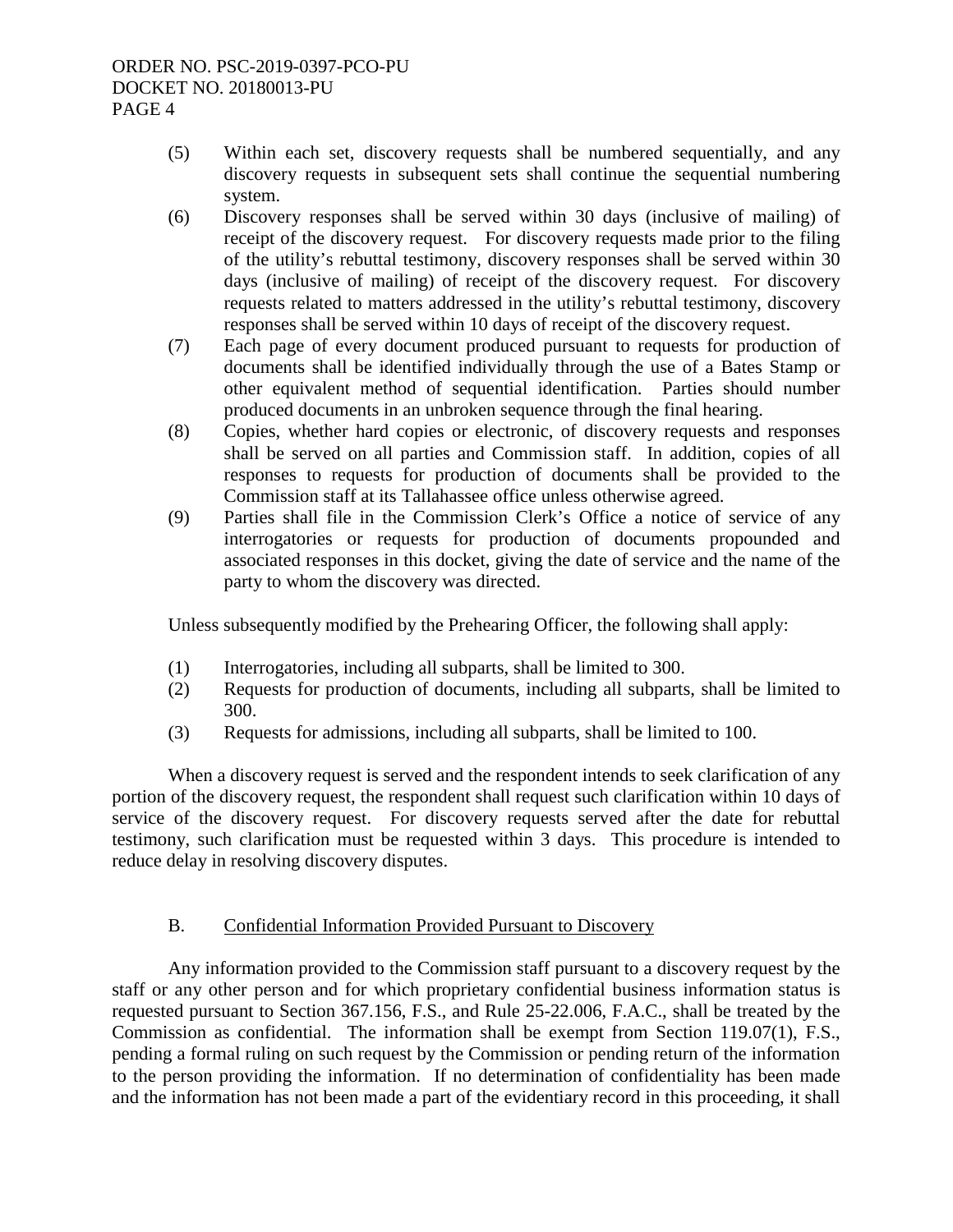be returned to the person providing the information. If a determination of confidentiality has been made and the information was not entered into the record of this proceeding, it shall be returned to the person providing the information within the time period set forth in Section 367.156, F.S. The Commission may determine that continued possession of the information is necessary for the Commission to conduct its business.

 Redacted versions of confidential filings may be served electronically, but in no instance may confidential information be electronically submitted. If the redacted version is served electronically, the confidential information (which may be on a CD, DVD, or flash drive) shall be filed with the Commission Clerk via hand-delivery, U.S. Mail, or overnight mail on the day that the redacted version was served via e-mail.

 When a person provides information that it maintains as proprietary confidential business information to the Office of Public Counsel pursuant to a discovery request by the Office of Public Counsel or any other party, that party may request a temporary protective order pursuant to Rule  $25-22.006(6)(c)$ , F.A.C., exempting the information from Section 119.07(1), F.S.

 When a party other than the Commission staff or the Office of Public Counsel requests information through discovery that the respondent maintains as proprietary confidential business information, or when such a party would otherwise be entitled to copies of such information requested by other parties through discovery (e.g., interrogatory responses), that party and respondent shall endeavor in good faith to reach agreement that will allow for the exchange of such information on reasonable terms, as set forth in Rule 25-22.006(7)(b), F.A.C.

### **VI. Prehearing Procedures**

### A. Prehearing Statements

 All parties in this docket and the Commission staff shall file a Prehearing Statement pursuant to the schedule set forth in Section IX of this Order. Each Prehearing Statement shall be filed with the Office of Commission Clerk by 5:00 p.m. on the date due. A copy, whether paper or electronic, of the Prehearing Statement shall be served on all other parties and staff no later than the date it is filed with the Commission.

 Each party's Prehearing Statement shall set forth the following information in the sequence listed below:

(1) The name of all known witnesses whose testimony has been prefiled or who may be called by the party, along with subject matter of each such witness' testimony and the corresponding issue numbers in the following format: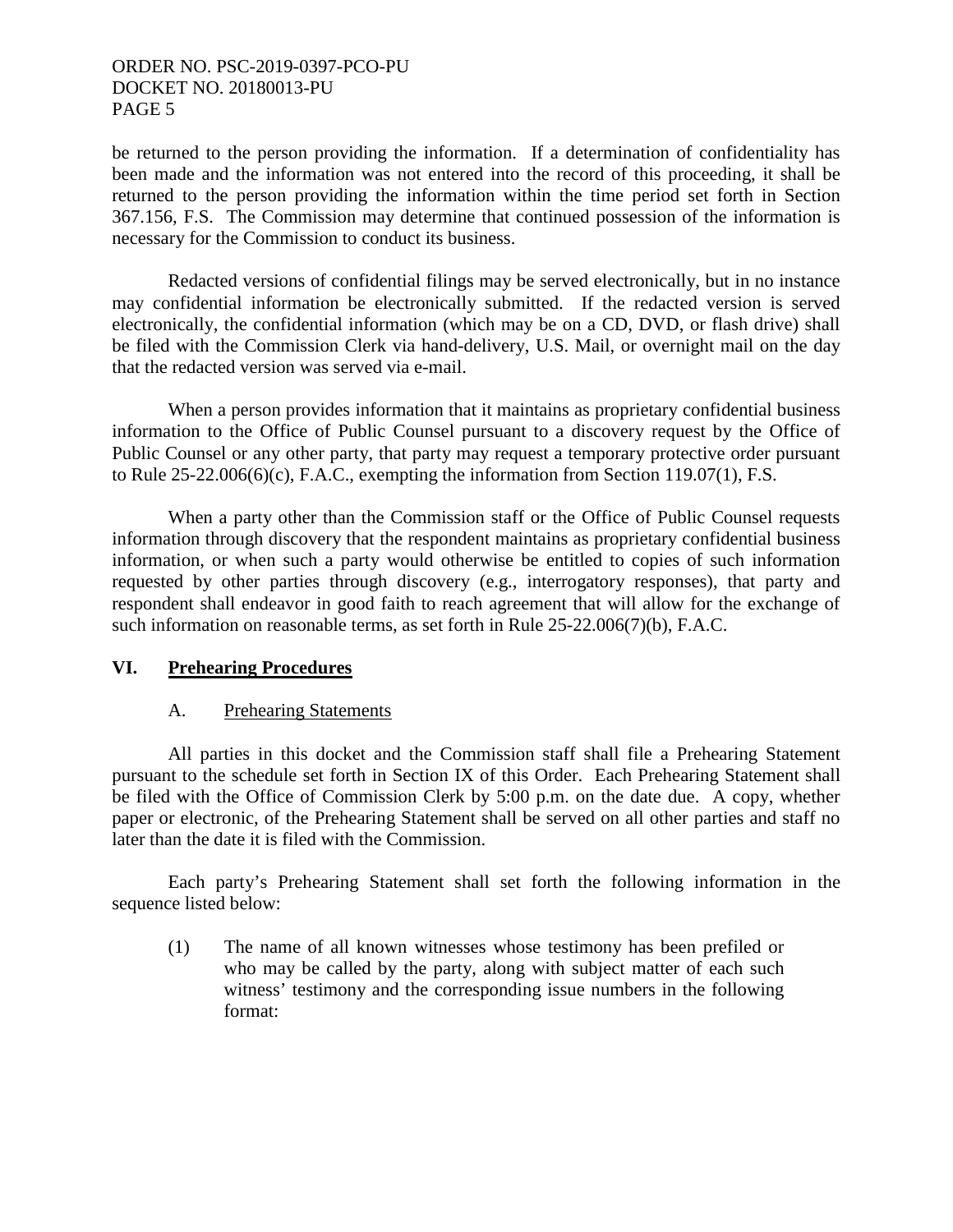All Known Witnesses:

| <b>Witness</b> | <b>Subject Matter</b> | <b>Issue</b> # |
|----------------|-----------------------|----------------|
| <b>Direct</b>  |                       |                |
| John Smith     | Subject $\ldots$      | $1, 3-5$       |

(2) A description of all prefiled exhibits and other exhibits that may be used by the party in presenting its direct case (including individual components of a composite exhibit) and the witness sponsoring each in the following format:

All Known Exhibits:

| Witness       | <b>Proffered By</b>   | <b>Exhibit</b><br>No. | <b>Description</b> | <b>Issue</b> $#$ |
|---------------|-----------------------|-----------------------|--------------------|------------------|
| <b>Direct</b> |                       |                       |                    |                  |
| John Smith    | Party/Utility<br>Name | $ABC-1$               | Title              | $1, 3-5$         |

- (3) A statement of the party's basic position in the proceeding;
- (4) A statement of each question of fact, question of law, and policy question that the party considers at issue, along with the party's position on each issue, and, where applicable, the names of the party's witness(es) who will address each issue. Parties who wish to maintain "no position at this time" on any particular issue or issues should refer to the requirements of subsection C, below;
- (5) A statement of issues to which the parties have stipulated;
- (6) A statement of all pending motions or other matters the party seeks action upon;
- (7) A statement identifying the party's pending requests or claims for confidentiality;
- (8) Any objections to a witness' qualifications as an expert. The objection shall identify each witness the party wishes to voir dire as well as state with specificity the portions of that witness's prefiled testimony, by page and line number, and/or exhibits, by page and line number, to which the party objects. Failure to specifically identify the portions of the prefiled testimony or exhibits to which the party objects will result in restriction of a party's ability to conduct voir dire absent a showing of good cause at the time the witness is offered for cross-examination at hearing;
- (9) A request for sequestration of witnesses, so any such request may be resolved by the Prehearing Officer prior to the hearing. Failure to make such a request shall constitute a waiver of the right to request sequestration of witnesses absent a showing of good cause; and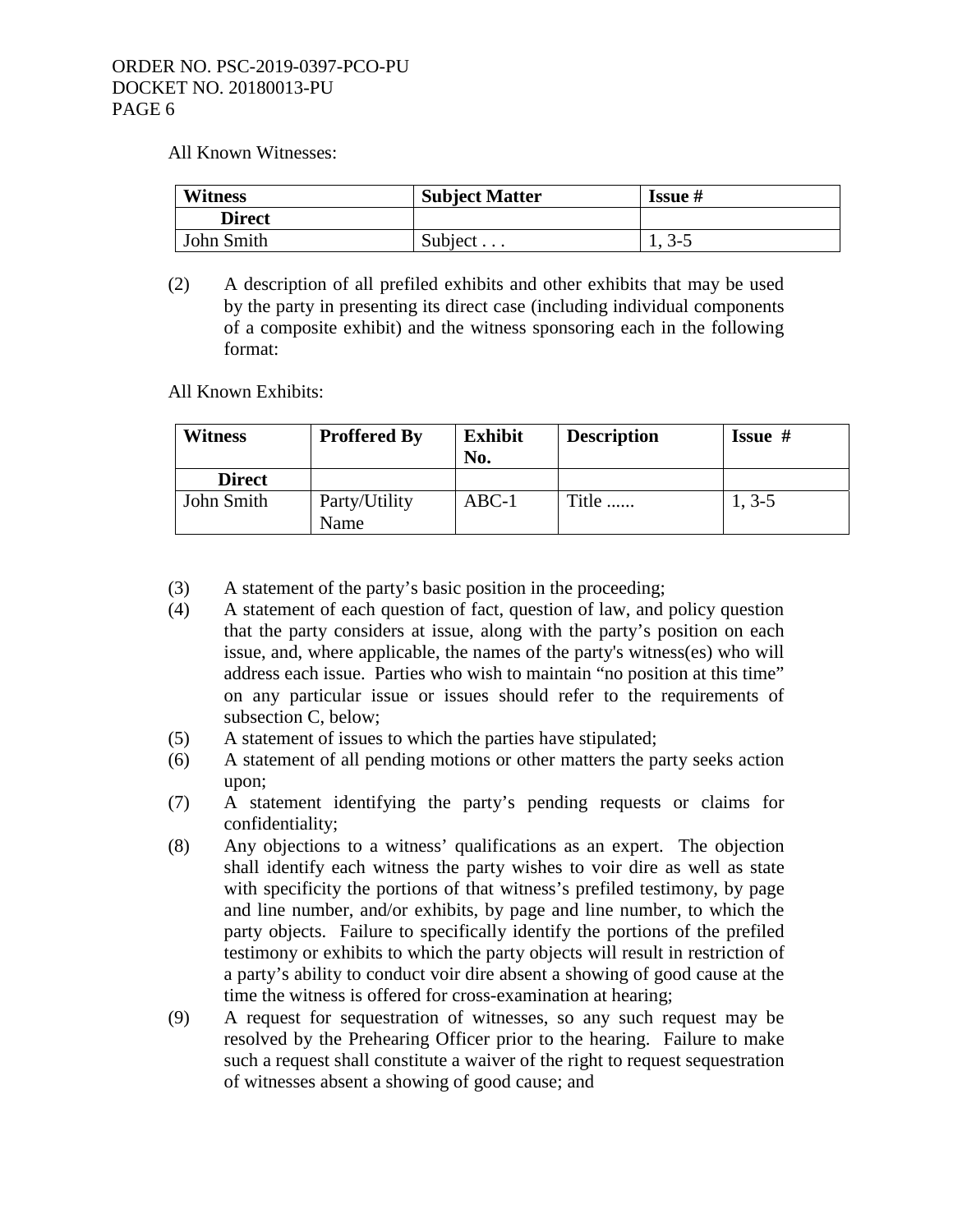(10) A statement as to any requirement set forth in this order that cannot be complied with, and the reasons therefore.

 Failure of a party to timely file a Prehearing Statement shall be a waiver of any issue not raised by other parties or by the Commission. In addition, such failure shall preclude the party from presenting testimony in support of its position on each such issue.

### B. Attendance at Prehearing Conference

 Pursuant to Rule 28-106.209, F.A.C., a Prehearing Conference will be held on February 18, 2020, at the Betty Easley Conference Center, 4075 Esplanade Way, Tallahassee, Florida. Unless excused by the Prehearing Officer for good cause shown, each party (or designated representative) shall personally appear at the Prehearing Conference. Failure of a party (or that party's representative) to appear shall constitute waiver of that party's issues and positions, and that party may be dismissed from the proceeding.

### C. Waiver of Issues

 Any issue not raised by a party either before or during the Prehearing Conference shall be waived by that party, except for good cause shown. A party seeking to raise a new issue after the Prehearing Conference shall address each of the following:

- (1) Whether the party was unable to identify the issue because of the complexity of the matter;
- (2) Whether discovery or other prehearing procedures were not adequate to fully develop the issue;
- (3) Whether due diligence was exercised to obtain facts touching on the issue;
- (4) Whether information obtained subsequent to the Prehearing Conference was not previously available to enable the party to identify the issue; and
- (5) Whether introduction of the issue would not be to the prejudice or surprise of any party.

Specific reference shall be made to the information received and how it enabled the party to identify the issue.

 Unless a matter is not at issue for that party, each party shall take a position on each issue by the time of the Prehearing Conference or by such later time as may be permitted by the Prehearing Officer. If a party is unable through diligence and good faith efforts to take a position on a matter at issue for that party, it shall explicitly state in its Prehearing Statement why it cannot take a position. If the Prehearing Officer finds that the party has acted diligently and in good faith to take a position, and further finds that the party's failure to take a position will not prejudice other parties or confuse the proceeding, the party may maintain "no position at this time" prior to hearing and thereafter identify its position in a post-hearing statement of issues. In the absence of such a finding by the Prehearing Officer, the party shall have waived the entire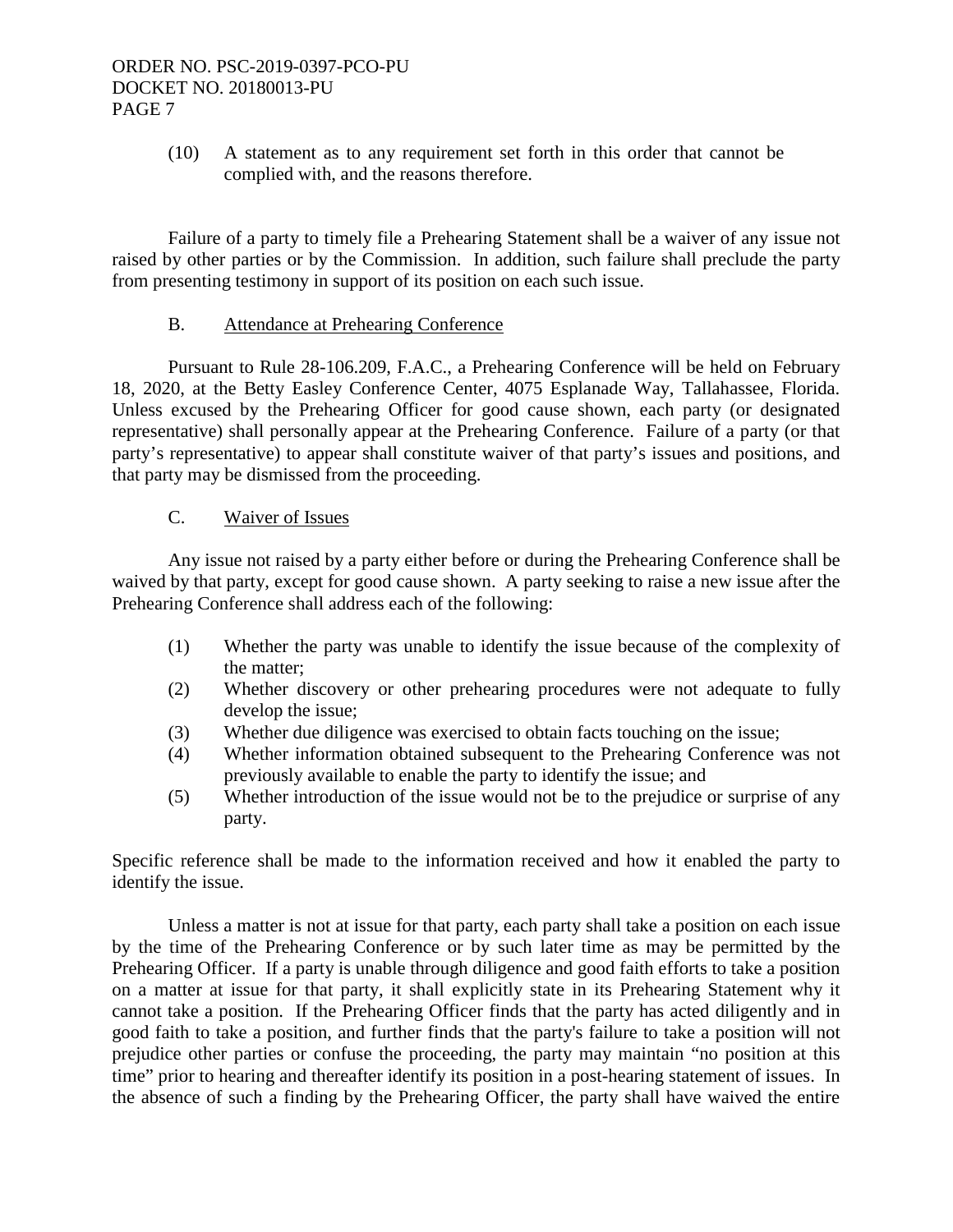issue, and the party's position shall be shown as "no position" in the Prehearing Order. A party who takes no position on an issue by the time of the Prehearing Conference, or by such later time as may be permitted by the Prehearing Officer, waives its opportunity to conduct crossexamination on the issue as well as file a post-hearing brief on the issue. Commission staff may take "no position at this time" or a similar position on any issue without having to make the showing described above and without waiver of cross-examination.

# D. Motions to Strike Prefiled Testimony and Exhibits

 Motions to strike any portion of the prefiled testimony and related portions of exhibits of any witness shall be made in writing no later than the Prehearing Conference. Motions to strike any portion of prefiled testimony and related portions of exhibits at hearing shall be considered untimely, absent good cause shown.

# E. Demonstrative Exhibits

 If a party wishes to use a demonstrative exhibit or other demonstrative tools at hearing, such materials must be identified by the time of the Prehearing Conference.

# F. Official Recognition

 Parties seeking official recognition of materials pursuant to Section 120.569(2)(i), F.S., shall notify all other parties and Commission staff in writing no later than two business days prior to the first scheduled hearing date. Such notification shall identify all materials for which the party seeks official recognition, and such materials shall be provided along with the notification.

### G. Use of Depositions at Hearing

 Absent agreement by all parties concerning the introduction of depositions into the record at the hearing, any party wishing to introduce all or part of a deposition at hearing for any purpose other than impeachment, must file a Notice of Intent to Use Deposition no later than the last day to conduct discovery in this docket as set forth in Section IX of this Order. The Notice shall include the following information for each deposition:

- (1) Name of witness deposed;
- (2) Date deposition was taken; and
- (3) Page and line numbers of each deposition the party seeks to introduce, when available.

Objection(s) to the entry into the record of a deposition or portion thereof at hearing for purposes other than impeachment must be made in writing within three days of filing a Notice of Intent to use Deposition for resolution by the Prehearing Officer.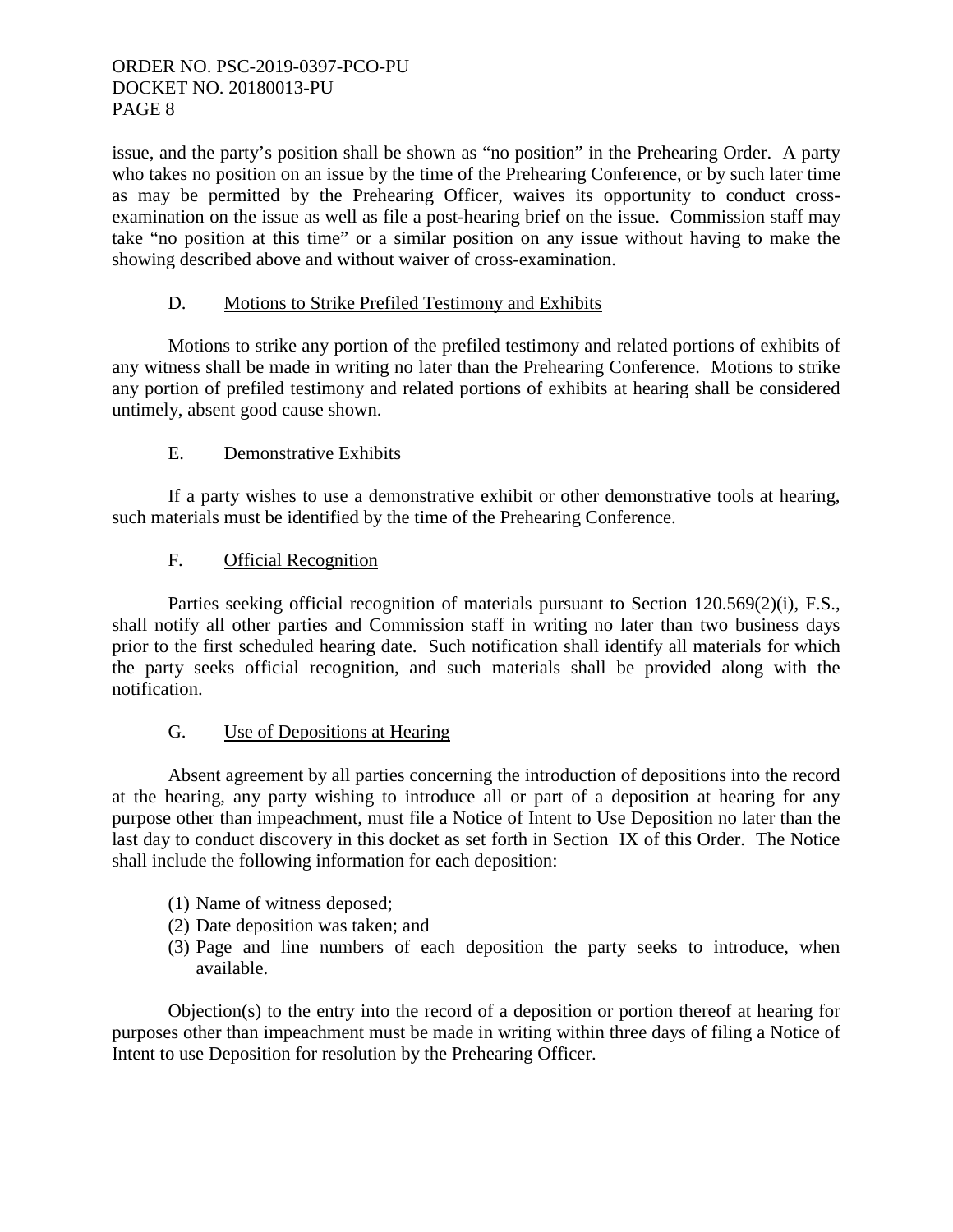## **VII. Hearing Procedures**

### A. Attendance at Hearing

 Unless excused by the Presiding Officer for good cause shown, each party (or designated representative) shall personally appear at the hearing. Failure of a party, or that party's representative, to appear shall constitute waiver of that party's issues, and that party may be dismissed from the proceeding.

 Likewise, all witnesses are expected to be present at the hearing unless excused by the Presiding Officer upon the staff attorney's confirmation prior to the hearing date of the following:

- (1) All parties agree that the witness will not be needed for cross examination.
- (2) All Commissioners assigned to the panel do not have questions for the witness.

 In the event a witness is excused in this manner, his or her testimony may be entered into the record as though read following the Commission's approval of the proposed stipulation of that witness's testimony.

# B. Cross-Examination

 The parties shall avoid duplicative or repetitious cross-examination. Further, friendly cross-examination will not be allowed. Cross-examination shall be limited to witnesses whose testimony is adverse to the party desiring to cross-examine. Any party conducting what appears to be a friendly cross-examination of a witness should be prepared to indicate why that witness's direct testimony is adverse to its interests.

 During cross-examination, if a witness (or their counsel) responds (or objects) to a relevant question by referring the question to another party witness, the counsel who is sponsoring the current witness shall confirm the identity of the appropriate party witness who can more fully address the question.

# C. Use of Confidential Information at Hearing

 It is the policy of this Commission that all Commission hearings be open to the public at all times. The Commission also recognizes its obligation pursuant to Section 367.156, F.S., to protect proprietary confidential business information from disclosure outside the proceeding. Therefore, any party wishing to use at the hearing any proprietary confidential business information, as that term is defined in Section 367.156, F.S., shall adhere to the following:

(1) When confidential information is used in the hearing that has not been filed as prefiled testimony or prefiled exhibits, parties must have copies for the Commissioners, necessary staff, and the court reporter, in red envelopes clearly marked with the nature of the contents. Any party wishing to examine the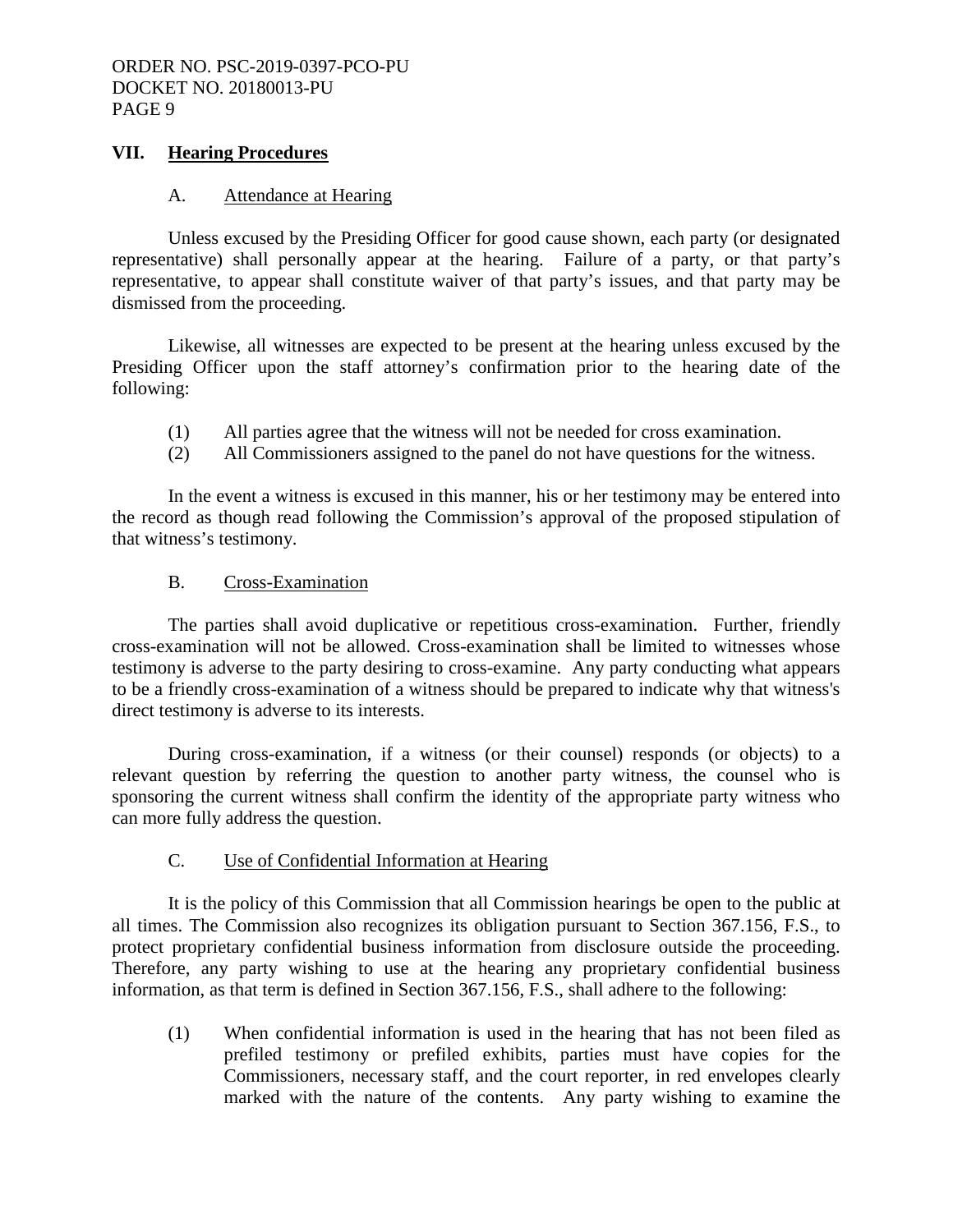confidential material that is not subject to an order granting confidentiality shall be provided a copy in the same fashion as provided to the Commissioners, subject to execution of any appropriate protective agreement with the owner of the material.

(2) Counsel and witnesses are cautioned to avoid verbalizing confidential information in such a way that would compromise confidentiality. Therefore, confidential information should be presented by written exhibit when reasonably possible.

 At the conclusion of that portion of the hearing that involves confidential information, all copies of confidential exhibits shall be returned to the proffering party. If a confidential exhibit has been admitted into evidence, the copy provided to the court reporter shall be retained in the Office of Commission Clerk's confidential files. If such information is admitted into the evidentiary record at hearing and is not otherwise subject to a request for confidentiality filed with the Commission, the source of the information must file a request for confidential classification of the information within 21 days of the conclusion of the hearing, as set forth in Rule 25-22.006(8)(b), F.A.C., if continued confidentiality of the information is to be maintained.

# **VIII. Post-Hearing Procedures**

 If the Commission (or assigned panel) does not render a bench decision at the hearing, it may allow each party to file a post-hearing statement of issues and positions pursuant to the schedule set forth in Section IX of this Order. In such event, a summary of each position of no more than 75 words, set off with asterisks, shall be included in that statement. If a party's position has not changed since the issuance of the Prehearing Order, the post-hearing statement may simply restate the prehearing position. However, the position must be reduced to no more than 75 words. If a post-hearing statement is required and a party fails to file in conformance with Rule 28-106.215, F.A.C., that party shall have waived all issues and may be dismissed from the proceeding.

 Further, pursuant to Rule 28-106.215, F.A.C., a party's proposed findings of fact and conclusions of law, if any, statement of issues and positions, and brief, shall together total no more than 40 pages and shall be filed at the same time, unless modified by the Presiding Officer.

### **IX. Controlling Dates**

The following dates have been established to govern the key activities of this case:

| (1) | Utility's testimony and exhibits       | November 4, 2019 |
|-----|----------------------------------------|------------------|
| (2) | Intervenors' testimony and exhibits    | January 7, 2020  |
| (3) | Staff's testimony and exhibits, if any | January 7, 2020  |
| (4) | Rebuttal testimony and exhibits        | January 21, 2020 |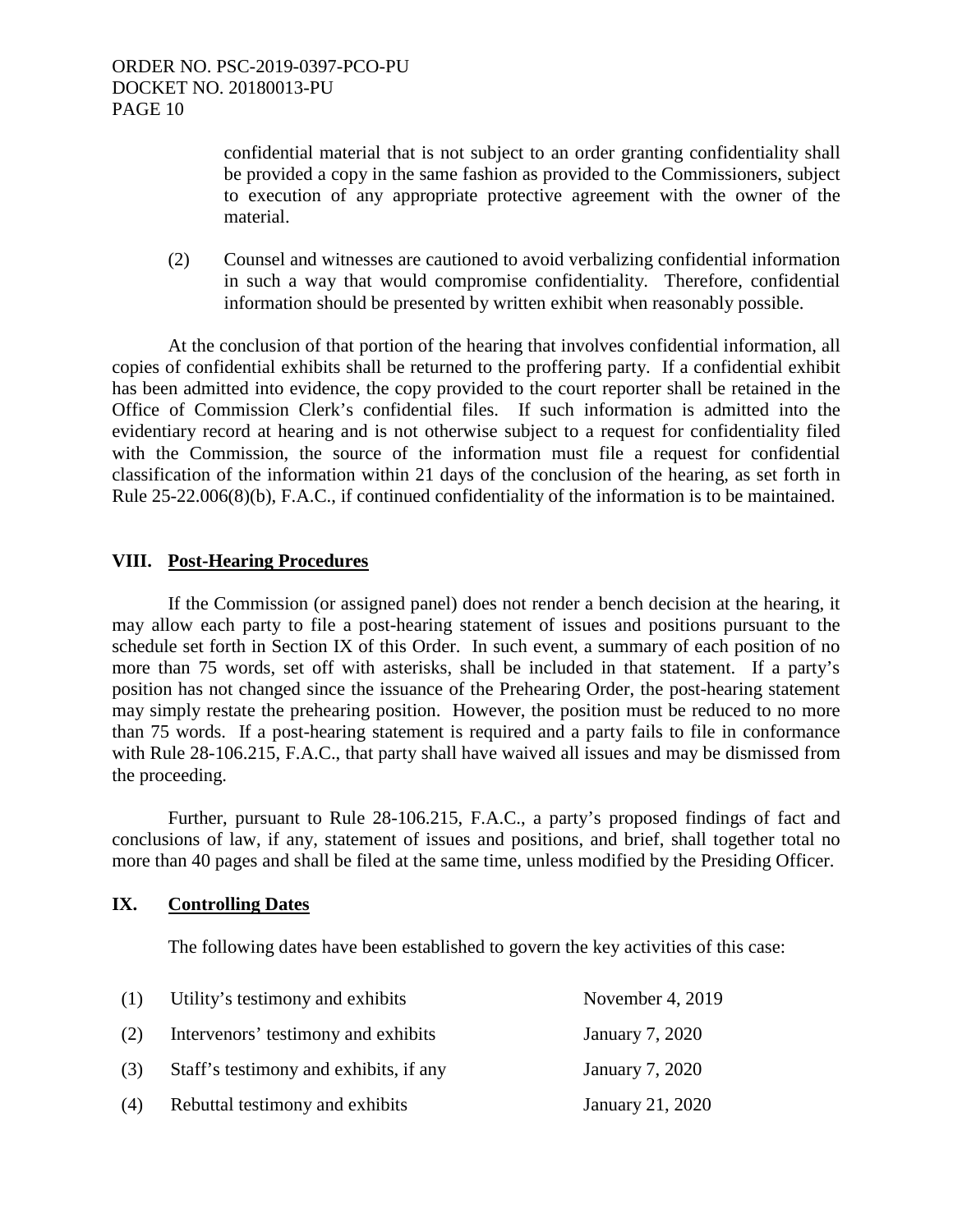| (5) | <b>Prehearing Statements</b> | February 4, 2020  |
|-----|------------------------------|-------------------|
| (6) | Discovery deadline           | February 11, 2020 |
| (7) | Prehearing Conference        | February 18, 2020 |
| (8) | Hearing                      | March 3-4, 2020   |
| (9) | <b>Briefs</b>                | March 18, 2020    |

In addition, all parties should be on notice that the Prehearing Officer may exercise the discretion to schedule additional Prehearing Conferences or meetings of the parties as deemed appropriate. Such meetings will be properly noticed to afford the parties an opportunity to attend.

Based upon the foregoing, it is

ORDERED by Commissioner Gary F. Clark, as Prehearing Officer, that the provisions of this Order shall govern this proceeding unless modified by the Commission.

By ORDER of Commissioner Gary F. Clark, as Prehearing Officer, this 2nd day of October 2019

 $27.24$ 

GARY F. CLARK Commissioner and Prehearing Officer Florida Public Service Commission 2540 Shumard Oak Boulevard Tallahassee, Florida 32399 (850) 413-6770 www.floridapsc.com

Copies furnished: A copy of this document is provided to the parties of record at the time of issuance and, if applicable, interested persons.

SBr

#### NOTICE OF FURTHER PROCEEDINGS OR JUDICIAL REVIEW

The Florida Public Service Commission is required by Section 120.569(1), Florida Statutes, to notify parties of any administrative hearing or judicial review of Commission orders that is available under Sections 120.57 or 120.68, Florida Statutes, as well as the procedures and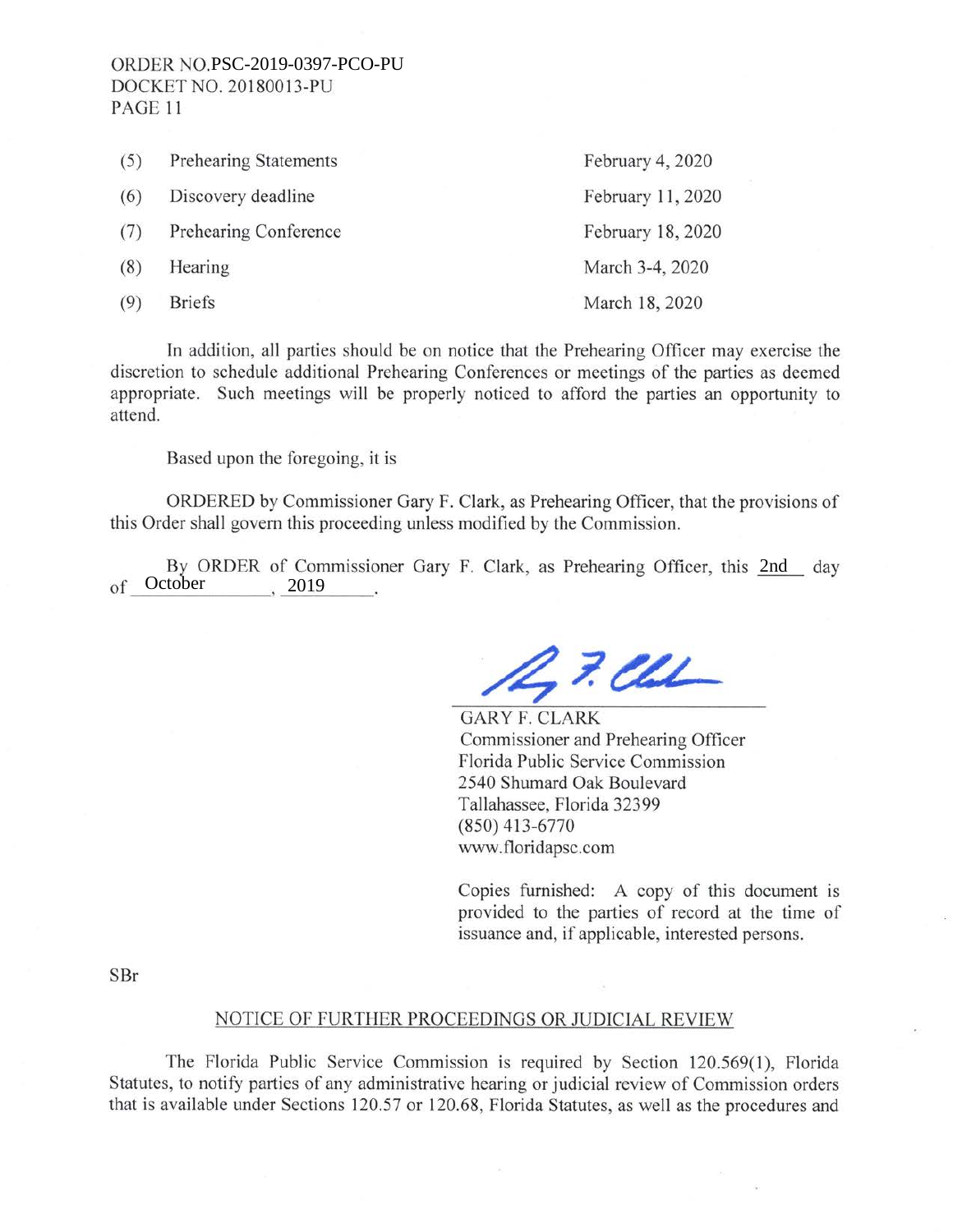time limits that apply. This notice should not be construed to mean all requests for an administrative hearing or judicial review will be granted or result in the relief sought.

 Mediation may be available on a case-by-case basis. If mediation is conducted, it does not affect a substantially interested person's right to a hearing.

 Any party adversely affected by this order, which is preliminary, procedural or intermediate in nature, may request: (1) reconsideration within 10 days pursuant to Rule 25- 22.0376, Florida Administrative Code; or (2) judicial review by the Florida Supreme Court, in the case of an electric, gas or telephone utility, or the First District Court of Appeal, in the case of a water or wastewater utility. A motion for reconsideration shall be filed with the Office of Commission Clerk, in the form prescribed by Rule 25-22.0376, Florida Administrative Code. Judicial review of a preliminary, procedural or intermediate ruling or order is available if review of the final action will not provide an adequate remedy. Such review may be requested from the appropriate court, as described above, pursuant to Rule 9.100, Florida Rules of Appellate Procedure.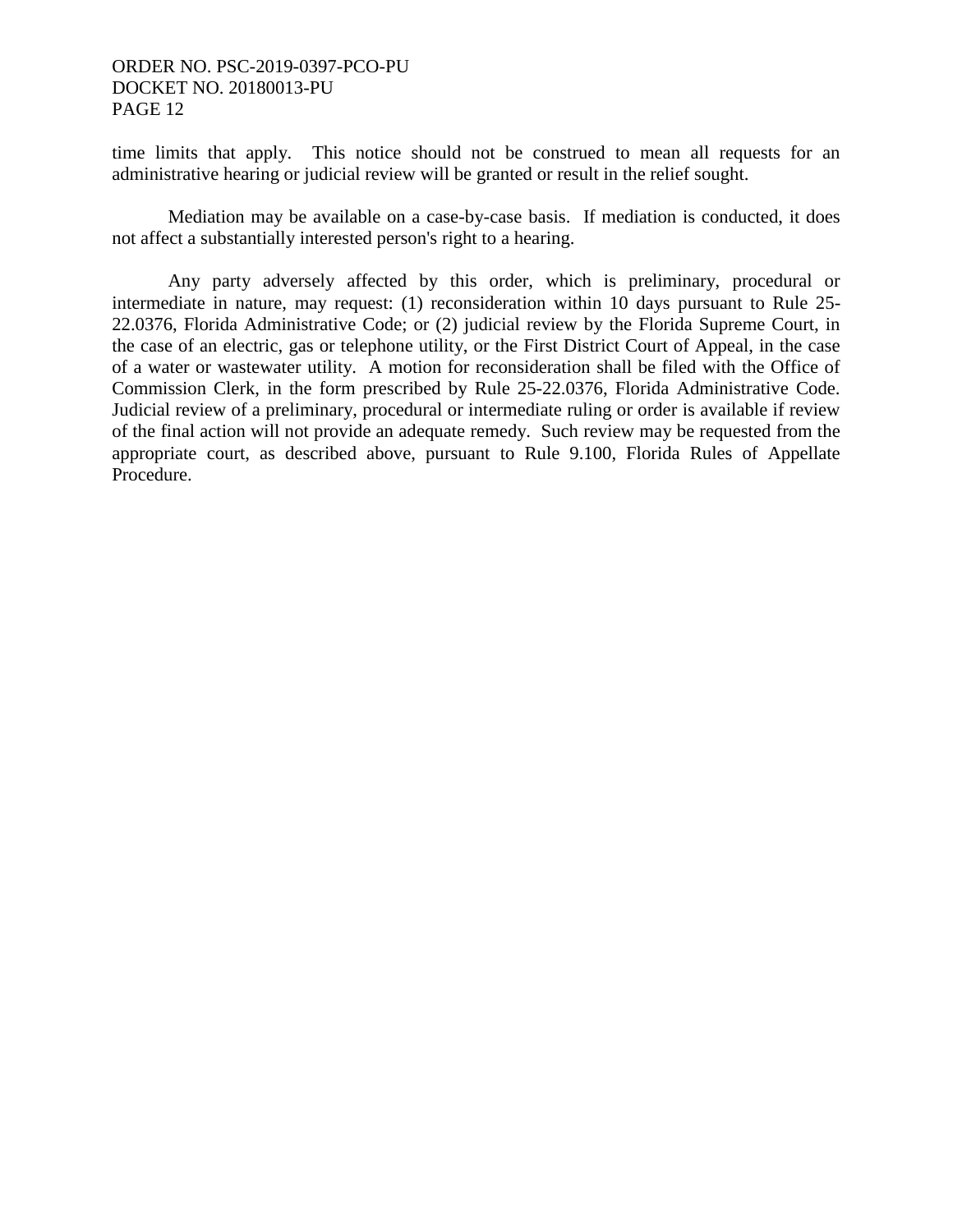# DOCKET NO. 20180013-PU GENERIC TAX DOCKET PRELIMINARY STAFF ISSUE LIST

- **ISSUE 1:** What is the tax expense for the tax year 2018 at a 21 percent federal corporate tax rate?
- **ISSUE 2:** What is the tax expense for the tax year 2018 at a 35 percent federal corporate tax rate?
- **ISSUE 3:** What is the NOI for the tax year 2018 at a 21 percent federal corporate tax rate?
- **ISSUE 4:** What is the NOI for the tax year 2018 at a 35 percent federal corporate tax rate?
- **ISSUE 5:** What is the capital structure for the tax year 2018 at a 21 percent federal corporate tax rate?
- **ISSUE 6:** What is the capital structure for the tax year 2018 at a 35 percent federal corporate tax rate?
- **ISSUE 7:** What is the jurisdictional adjusted base revenue requirement for the tax year 2018 using a 21 percent federal corporate tax rate?
- **ISSUE 8:** What is the jurisdictional adjusted base revenue requirement for the tax year 2018 using a 35 percent federal corporate tax rate?
- **ISSUE 9:** What is the annual jurisdictional adjusted base revenue requirement increase/decrease due to the enactment of the Tax Cuts and Jobs Act of 2017 for the tax year 2018?
- **ISSUE 10:** Were "protected excess deferred taxes" for 2018 using a 21 percent federal corporate tax rate appropriately calculated?
- **ISSUE 11:** Were "unprotected excess deferred taxes" for 2018 using a 21 percent federal corporate tax rate appropriately calculated?
- **ISSUE 12:** Were Accumulated Deferred Income Taxes (ADIT) for 2018 appropriately calculated?
- **ISSUE 13:** Are classifications of the excess ADIT between "protected" and "unprotected" appropriate?
- **ISSUE 14:** How should unprotected excess ADITs be flowed back to UIF customers?
- **ISSUE 15:** How should protected excess ADITs be flowed back to UIF customers?